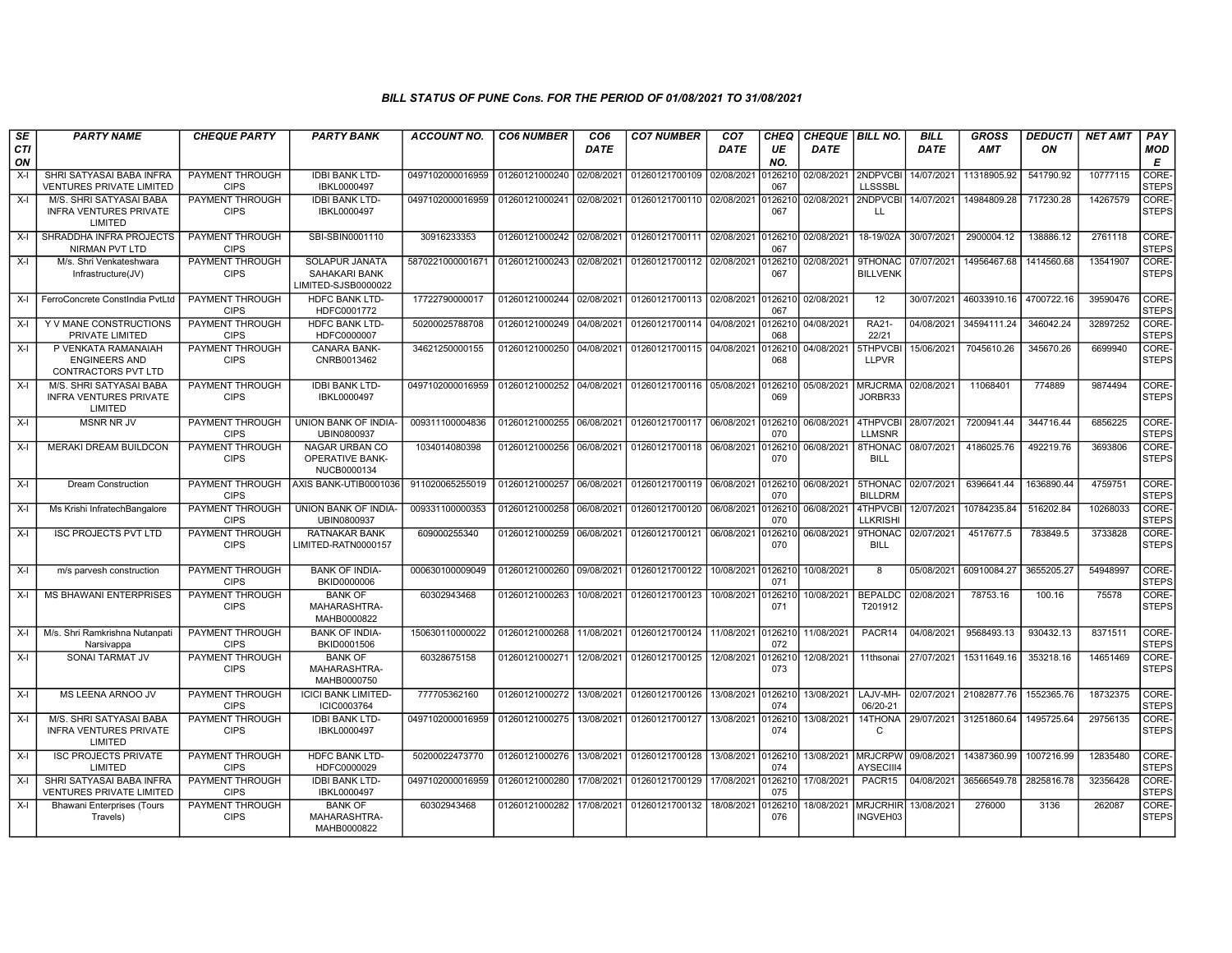| SE        | <b>PARTY NAME</b>                                                         | <b>CHEQUE PARTY</b>                   | <b>PARTY BANK</b>                                             | <b>ACCOUNT NO.</b> | <b>CO6 NUMBER</b>         | CO <sub>6</sub> | <b>CO7 NUMBER</b>                                                                          | CO <sub>7</sub> | CHEQ           | CHEQUE   BILL NO.   |                                   | <b>BILL</b> | <b>GROSS</b> | <b>DEDUCTI</b> | <b>NET AMT</b> | <b>PAY</b>            |
|-----------|---------------------------------------------------------------------------|---------------------------------------|---------------------------------------------------------------|--------------------|---------------------------|-----------------|--------------------------------------------------------------------------------------------|-----------------|----------------|---------------------|-----------------------------------|-------------|--------------|----------------|----------------|-----------------------|
| CTI<br>ON |                                                                           |                                       |                                                               |                    |                           | <b>DATE</b>     |                                                                                            | <b>DATE</b>     | UE<br>NO.      | <b>DATE</b>         |                                   | <b>DATE</b> | <b>AMT</b>   | ON             |                | MOD<br>E              |
| $X-I$     | ANTOSON ELECTRICALS LLP                                                   | PAYMENT THROUGH<br><b>CIPS</b>        | THE SHAMRAO VITHAL<br>CO-OPERATIVE BAN-<br>SVCB0000023        | 102304180001139    | 01260121000283            | 18/08/2021      | 01260121700130                                                                             | 18/08/2021      | 126210<br>076  | 18/08/2021          | 006                               | 06/08/2021  | 3164909.44   | 221644.44      | 2823451        | CORE-<br><b>STEPS</b> |
| $X-I$     | ANTOSON ELECTRICALS LLP                                                   | PAYMENT THROUGH<br><b>CIPS</b>        | THE SHAMRAO VITHAL<br><b>CO-OPERATIVE BAN-</b><br>SVCB0000023 | 102304180001139    | 01260121000284            | 18/08/2021      | 01260121700131                                                                             | 18/08/2021      | 0126210<br>076 | 18/08/2021          | 005                               | 06/08/2021  | 3316136.32   | 232231.32      | 2958366        | CORE-<br><b>STEPS</b> |
| X-I       | TIRUPATI BALAJI ROADLINES<br>(INDIA)                                      | PAYMENT THROUGH<br><b>CIPS</b>        | <b>ICICI BANK LTD-</b><br>ICIC0000231                         | 023105001498       | 01260121000287            | 18/08/2021      | 01260121700133                                                                             | 18/08/2021      | 0126210<br>076 | 18/08/2021          | 6THONAC<br><b>BILLTBR</b>         | 12/08/2021  | 1874112.46   | 112547.46      | 1707127        | CORE-<br><b>STEPS</b> |
| $X-I$     | <b>TIRUPATI BALAJI ROADLINES</b><br><b>INDIA</b>                          | <b>PAYMENT THROUGH</b><br><b>CIPS</b> | <b>ICICI BANK LTD-</b><br>ICIC0000231                         | 023105001498       | 01260121000288            | 18/08/2021      | 01260121700134                                                                             | 18/08/2021      | 0126210<br>076 | 18/08/2021          | 12THONA<br><b>CTBRI</b>           | 16/08/2021  | 1106167.66   | 66471.66       | 1007565        | CORE-<br><b>STEPS</b> |
| X-I       | P VENKATA RAMANAIAH<br><b>ENGINEERS AND</b><br><b>CONTRACTORS PVT LTD</b> | PAYMENT THROUGH<br><b>CIPS</b>        | <b>CANARA BANK-</b><br>CNRB0013462                            | 34621250000155     |                           |                 | 01260121000297 20/08/2021 01260121700140                                                   | 20/08/2021      | 0126210<br>078 | 20/08/2021          | <b>STHONAC</b><br><b>BILLPVRB</b> | 14/08/2021  | 25684756     | 2770385        | 22914371       | CORE-<br><b>STEPS</b> |
| $X-I$     | PRANATHI ELECTRONICS                                                      | PAYMENT THROUGH<br><b>CIPS</b>        | STATE BANK OF INDIA-<br>SBIN0020064                           | 62097985607        | 01260121000298            | 20/08/2021      | 01260121700137                                                                             | 20/08/2021      | 0126210<br>078 | 20/08/2021          | 06/21-22                          | 17/08/2021  | 2135473      | 128229         | 1926402        | CORE-<br><b>STEPS</b> |
| $X-I$     | PRANATHI ELECTRONICS                                                      | PAYMENT THROUGH<br><b>CIPS</b>        | STATE BANK OF INDIA-<br>SBIN0020064                           | 62097985607        | 01260121000299            | 20/08/2021      | 01260121700138                                                                             | 20/08/2021      | 0126210<br>078 | 20/08/2021          | 07/21-22                          | 17/08/2021  | 495459       | 34784          | 441919         | CORE-<br><b>STEPS</b> |
| $X-I$     | P VENKATA RAMANAIAH<br><b>ENGINEERS AND</b><br>CONTRACTORS PVT LTD        | PAYMENT THROUGH<br><b>CIPS</b>        | <b>CANARA BANK-</b><br>CNRB0013462                            | 34621250000155     | 01260121000300            | 20/08/2021      | 01260121700139                                                                             | 20/08/2021      | 126210<br>078  | 20/08/2021          | 10THONA<br><b>CCPV</b>            | 12/08/2021  | 22644892.2   | 10509889.2     | 12135003       | CORE-<br><b>STEPS</b> |
| X-I       | P VENKATA RAMANAIAH<br><b>ENGINEERS AND</b><br><b>CONTRACTORS PVT LTD</b> | PAYMENT THROUGH<br><b>CIPS</b>        | CANARA BANK-<br>CNRB0013462                                   | 34621250000155     | 01260121000304            | 24/08/2021      | 01260121700141 24/08/2021                                                                  |                 | 126210<br>079  | 24/08/2021          | 3RDONAC<br><b>BILLPVR</b>         | 19/08/2021  | 20987777     | 3132277        | 17060963       | CORE-<br><b>STEPS</b> |
| $X-I$     | FerroConcrete ConstIndia PvtLtd                                           | PAYMENT THROUGH<br><b>CIPS</b>        | <b>HDFC BANK LTD-</b><br>HDFC0001772                          | 17722790000017     | 01260121000305            | 24/08/2021      | 01260121700142 24/08/2021                                                                  |                 | 0126210<br>079 | 24/08/2021          | 7THONAC<br>BI                     | 12/08/2021  | 6260690.24   | 675360.24      | 5585330        | CORE-<br><b>STEPS</b> |
| $X-I$     | SHRINATH CONSTRUCTION<br><b>GOREGAON</b>                                  | PAYMENT THROUGH<br><b>CIPS</b>        | <b>ICICI BANK LTD-</b><br>ICIC0006415                         | 641505000073       | 01260121000307            | 25/08/2021      | 01260121700146                                                                             | 26/08/2021      | 0126210<br>081 | 26/08/2021          | 2019054                           | 17/08/2021  | 8397227.21   | 1764.21        | 8077568        | CORE-<br><b>STEPS</b> |
| $X-I$     | SHRINATH CONSTRUCTION<br><b>GOREGAON</b>                                  | PAYMENT THROUGH<br><b>CIPS</b>        | <b>ICICI BANK LTD-</b><br>ICIC0006415                         | 641505000073       | 01260121000308            | 25/08/2021      | 01260121700147                                                                             | 26/08/2021      | 0126210<br>081 | 26/08/2021          | 2019063                           | 17/08/2021  | 11095027.47  | 831203.47      | 9843798        | CORE-<br><b>STEPS</b> |
| $X-I$     | M/s Motilal Dhoot Infrastructure<br>Pvt. Ltd.                             | PAYMENT THROUGH<br><b>CIPS</b>        | UNION BANK OF INDIA-<br>UBIN0907006                           | 560321000001086    | 01260121000309            | 25/08/2021      | 01260121700143                                                                             | 25/08/2021      | 0126210<br>080 | 25/08/2021          | PACR16                            | 19/08/2021  | 7358267.91   | 929385.91      | 6428882        | CORE-<br><b>STEPS</b> |
| $X-I$     | P VENKATA RAMANAIAH<br><b>ENGINEERS AND</b><br>CONTRACTORS PVT LTD        | PAYMENT THROUGH<br><b>CIPS</b>        | <b>CANARA BANK-</b><br>CNRB0013462                            | 34621250000155     | 01260121000311            | 25/08/2021      | 01260121700148                                                                             | 26/08/2021      | 0126210<br>081 | 26/08/2021          | 2ndpvcpvrs                        | 10/08/2021  | 10098442     | 483383         | 9615059        | CORE-<br><b>STEPS</b> |
| $X-I$     | PRANATHI ELECTRONICS                                                      | PAYMENT THROUGH<br><b>CIPS</b>        | <b>ICICI BANK LTD-</b><br>ICIC0000370                         | 037005007268       | 01260121000312            | 26/08/2021      | 01260121700144                                                                             | 26/08/2021      | 0126210<br>081 | 26/08/2021          | 614521                            | 25/08/2021  | 1926402      | $\Omega$       | 1926402        | CORE-<br><b>STEPS</b> |
| $X-I$     | PRANATHI ELECTRONICS                                                      | <b>PAYMENT THROUGH</b><br><b>CIPS</b> | <b>ICICI BANK LTD-</b><br>ICIC0000370                         | 037005007268       | 01260121000313            | 26/08/2021      | 01260121700145                                                                             | 26/08/2021      | 0126210<br>081 | 26/08/2021          | $07/21 - 22$                      | 17/08/2021  | 441919       | $\mathbf{0}$   | 441919         | CORE-<br><b>STEPS</b> |
| $X-I$     | <b>NULEC ENGINEERING</b><br><b>SERVICES</b>                               | PAYMENT THROUGH<br><b>CIPS</b>        | THE COSMOS CO-<br>OPERATIVE BANK LTD-<br>COSB0000003          | 003204301001039    | 01260121000314 26/08/2021 |                 | 01260121700153                                                                             | 30/08/2021      | 0126210<br>084 | 30/08/2021 NES/DEEC | /01                               | 20/08/2021  | 499290       | 25101          | 455288         | CORE-<br><b>STEPS</b> |
| $X-I$     | SHRI SATYASAI BABA INFRA<br><b>VENTURES PRIVATE LIMITED</b>               | <b>PAYMENT THROUGH</b><br><b>CIPS</b> | <b>IDBI BANK LTD-</b><br>IBKL0000497                          | 0497102000016959   | 01260121000317 27/08/2021 |                 | 01260121700149 27/08/2021                                                                  |                 | 0126210<br>082 | 27/08/2021          | 10THONA<br>CBL                    | 19/08/2021  | 15845030     | 758398         | 15086632       | CORE-<br><b>STEPS</b> |
| $X-I$     | P VENKATA RAMANAIAH<br><b>ENGINEERS AND</b><br><b>CONTRACTORS PVT LTD</b> | PAYMENT THROUGH<br><b>CIPS</b>        | CANARA BANK-<br>CNRB0013462                                   | 34621250000155     | 01260121000320            |                 | 30/08/2021 01260121700150                                                                  | 30/08/2021      | 0126210<br>084 | 30/08/2021          | 3RDPVCpv 21/06/2021               |             | 19481295     | 932420         | 18548875       | CORE-<br><b>STEPS</b> |
| $X-I$     | SHRINATH CONSTRUCTION<br><b>GOREGAON</b>                                  | PAYMENT THROUGH<br><b>CIPS</b>        | <b>ICICI BANK LTD-</b><br>ICIC0006415                         | 641505000073       |                           |                 | 01260121000321 30/08/2021 01260121700154 31/08/2021 0126210 01/09/2021 20180709 24/08/2021 |                 | 086            |                     |                                   |             | 26253081.24  | 78794.24       | 25180420       | CORE-<br><b>STEPS</b> |
| $X-I$     | Abir Infrastructure PvtLtd                                                | PAYMENT THROUGH<br><b>CIPS</b>        | <b>INDIAN BANK-</b><br>IDIB000G623                            | 50441442650        | 01260121000322            | 30/08/2021      | 01260121700151                                                                             | 30/08/2021      | 0126210<br>084 | 30/08/2021          | PACR18                            | 25/08/2021  | 4094121.8    | 41041.8        | 3898089        | CORE-<br><b>STEPS</b> |
| X-I       | S A YADAV                                                                 | PAYMENT THROUGH<br><b>CIPS</b>        | SBI-SBIN0008752                                               | 30514097201        | 01260121000324            | 30/08/2021      | 01260121700152                                                                             | 30/08/2021      | 0126210<br>084 | 30/08/2021          | 13THONA<br>CBILLSAY               | 23/08/2021  | 14013652     | 3900967        | 10112685       | CORE-<br><b>STEPS</b> |
| $X-I$     | <b>MEERA SERVICE</b>                                                      | PAYMENT THROUGH<br><b>CIPS</b>        | KOTAK MAHINDRA<br><b>BANK LIMITED-</b><br>KKBK0002035         | 2512325411         | 01260121000327            | 31/08/2021      | 01260121700155                                                                             | 01/09/2021      | 126210<br>086  | 01/09/2021          | 1STONAC<br><b>BILL</b>            | 06/04/2021  | 324980.26    | 2000.26        | 313540         | CORE-<br><b>STEPS</b> |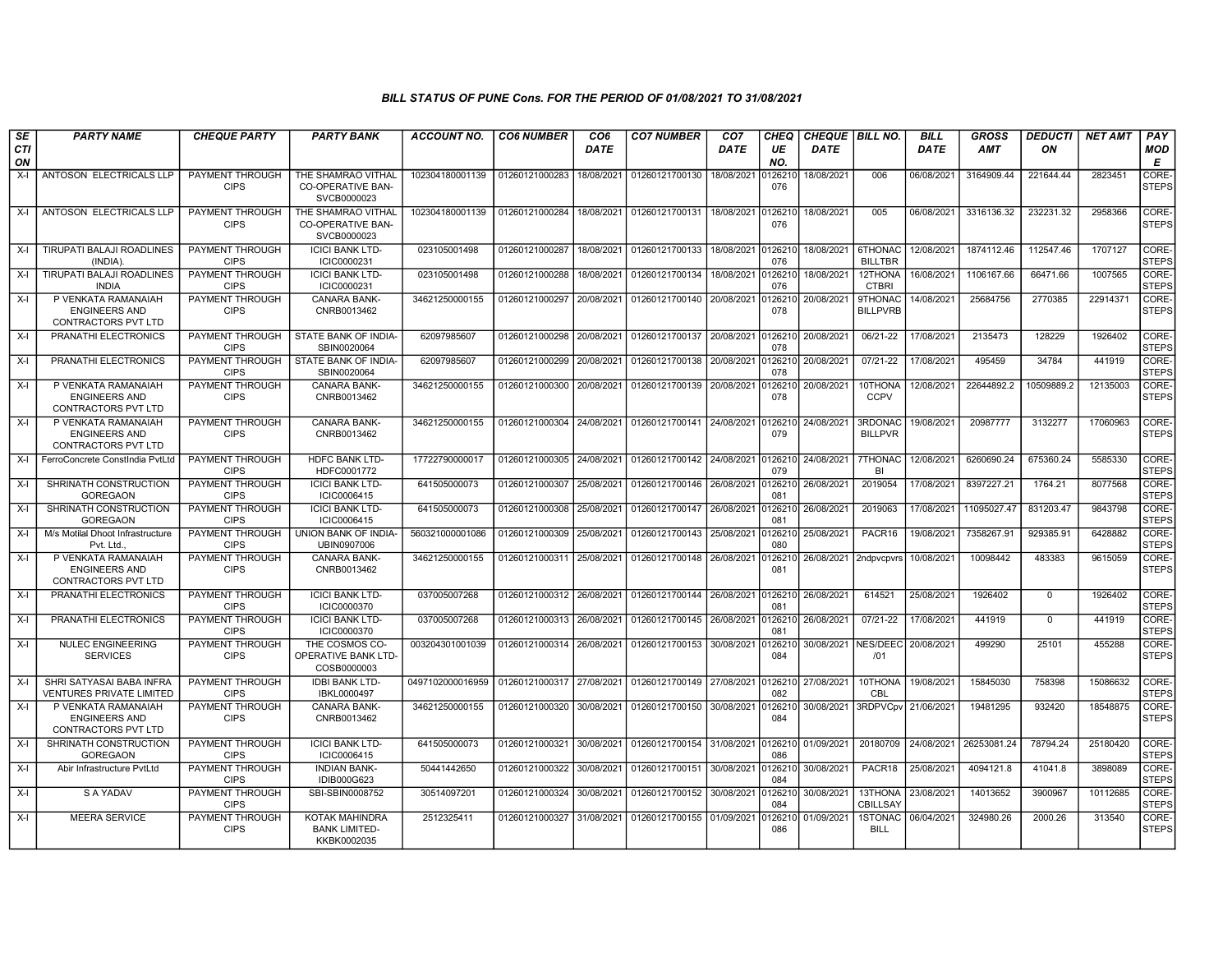| SE        | <b>PARTY NAME</b>                             | <b>CHEQUE PARTY</b>                       | <b>PARTY BANK</b>                             | <b>ACCOUNT NO.</b> | <b>CO6 NUMBER</b>         | CO <sub>6</sub> | <b>CO7 NUMBER</b>                                           | CO <sub>7</sub> | <b>CHEQ</b>    | CHEQUE   BILL NO. |                        | <b>BILL</b> | <b>GROSS</b> | <b>DEDUCTI</b> | <b>NET AMT</b> | <b>PAY</b>                               |
|-----------|-----------------------------------------------|-------------------------------------------|-----------------------------------------------|--------------------|---------------------------|-----------------|-------------------------------------------------------------|-----------------|----------------|-------------------|------------------------|-------------|--------------|----------------|----------------|------------------------------------------|
| CTI<br>ON |                                               |                                           |                                               |                    |                           | <b>DATE</b>     |                                                             | DATE            | UE<br>NO.      | <b>DATE</b>       |                        | <b>DATE</b> | <b>AMT</b>   | ON             |                | MOD<br>Е                                 |
| $X-I$     | DBG MBPL JV                                   | PAYMENT THROUGH<br><b>CIPS</b>            | <b>BANK OF</b><br>MAHARASHTRA-<br>MAHB0001716 | 60352367416        | 01260121000329            | 31/08/2021      | 01260121700156                                              | 01/09/2021      | 126210<br>086  | 01/09/2021        | 1STONAC<br><b>BILL</b> | 04/08/2021  | 4055222.08   | 511786.08      | 3389918        | CORE-<br><b>STEPS</b>                    |
| X-II      | YOURSELF DD                                   | SBI TREASURY BR<br><b>PUNE</b>            | SELF CHEQUE-                                  | 00000000000        | 01260221000190 02/08/2021 |                 | 01260221700099                                              | 02/08/2021      | 696312         | 02/08/2021        | 808837                 | 30/07/2021  | 3652         | $\mathbf 0$    | 3652           | <b>DEMA</b><br><b>ND</b><br><b>DRAFT</b> |
| $X-II$    | Dy CE/C/PA                                    | PAYMENT THROUGH<br><b>CIPS</b>            | SBI BANK-SBIN0IMPRST                          | 120006747553       | 01260221000191 02/08/2021 |                 | 01260221700101 02/08/2021                                   |                 | 0126210<br>067 | 02/08/2021        | 24                     | 28/07/2021  | 5695         | $\mathbf{0}$   | 5695           | CORE-<br><b>STEPS</b>                    |
| $X-H$     | YOURSELF DD                                   | <b>SBI TREASURY BR</b><br><b>PUNE</b>     | SELF CHEQUE-                                  | 00000000000        | 01260221000192 02/08/2021 |                 | 01260221700100                                              | 02/08/2021      | 696312         | 02/08/2021        | 808836                 | 30/07/2021  | 9587         | $\mathbf 0$    | 9587           | <b>DEMA</b><br><b>ND</b><br><b>DRAFT</b> |
| $X-II$    | <b>Bhawani Enterprises (Tours</b><br>Travels) | PAYMENT THROUGH<br><b>CIPS</b>            | <b>BANK OF</b><br>MAHARASHTRA-<br>MAHB0000822 | 60302943468        |                           |                 | 01260221000194 03/08/2021 01260221700102 04/08/2021         |                 | 0126210<br>069 | 05/08/2021        | 297                    | 09/07/2021  | 11226.6      | 0.6            | 11226          | CORE-<br><b>STEPS</b>                    |
| X-II      | <b>Bhawani Enterprises (Tours</b><br>Travels) | PAYMENT THROUGH<br><b>CIPS</b>            | <b>BANK OF</b><br>MAHARASHTRA-<br>MAHB0000822 | 60302943468        |                           |                 | 01260221000195 03/08/2021 01260221700103 05/08/2021         |                 | 0126210<br>069 | 05/08/2021        | 307                    | 28/07/2021  | 12495        | $\overline{0}$ | 12495          | CORE-<br><b>STEPS</b>                    |
| X-II      | <b>Bhawani Enterprises (Tours</b><br>Travels) | <b>PAYMENT THROUGH</b><br><b>CIPS</b>     | <b>BANK OF</b><br>MAHARASHTRA-<br>MAHB0000822 | 60302943468        |                           |                 | 01260221000196 03/08/2021 01260221700104 05/08/2021 0126210 |                 | 069            | 05/08/2021        | 296                    | 08/07/2021  | 10668        | $\mathbf{0}$   | 10668          | CORE-<br><b>STEPS</b>                    |
| $X-H$     | SUB DIVISIONAL OFFICER<br><b>KADEGAON</b>     | <b>SUB DIVISIONAL</b><br>OFFICER KADEGAON | SILF CK-                                      | 000                | 01260221000197 05/08/2021 |                 | 01260221700105 05/08/2021                                   |                 | 696314         | 05/08/2021        | 809119                 | 03/08/2021  | 1469772      | $\mathbf 0$    | 1469772        | <b>BANK</b><br>CHEQ<br>UE                |
| X-II      | <b>SBI GRAS</b>                               | <b>SBI GRAS</b>                           | SELF CHEQUE-                                  | 000                | 01260221000198 05/08/2021 |                 | 01260221700106 05/08/2021                                   |                 | 696313         | 05/08/2021        | 809117                 | 03/08/2021  | 48000        | $\mathbf 0$    | 48000          | <b>BANK</b><br>CHEQ<br>UE                |
| $X-H$     | <b>SUB DIVISIONAL OFFICER</b><br>WALWA        | <b>SUB DIVISIONAL</b><br>OFFICER WALWA    | <b>SELF CHEQUE-</b>                           | 000000000000       |                           |                 | 01260221000199 05/08/2021 01260221700107 05/08/2021 696315  |                 |                | 05/08/2021        | 809118                 | 03/08/2021  | 123000       | $\mathbf 0$    | 123000         | <b>BANK</b><br>CHEQ<br>UE                |
| $X-II$    | YOURSELF DD                                   | SBI TREASURY BR<br><b>PUNE</b>            | SELF CHEQUE-                                  | 00000000000        | 01260221000201            | 06/08/2021      | 01260221700108                                              | 06/08/2021      | 696317         | 10/08/2021        | 808838                 | 04/08/2021  | 19400        | $\Omega$       | 19400          | <b>DEMA</b><br><b>ND</b><br><b>DRAFT</b> |
| $X-II$    | <b>SAI ADVERTISERS</b>                        | PAYMENT THROUGH<br><b>CIPS</b>            | UNION BANK OF INDIA-<br>UBIN0537896           | 378905040130124    | 01260221000204            | 06/08/2021      | 01260221700109                                              | 06/08/2021      | 0126210<br>070 | 06/08/2021        | 30090                  | 02/07/2021  | 17843        | $\mathbf 0$    | 17843          | CORE-<br><b>STEPS</b>                    |
| $X-II$    | SUB DIVISIONAL OFFICER<br><b>SATARA</b>       | <b>SUB DIVISIONAL</b><br>OFFICER SATARA   | SELF CHEQUE-                                  | 0000000000         | 01260221000206            | 11/08/2021      | 01260221700110                                              | 11/08/2021      | 696318         | 11/08/2021        | 809120                 | 10/08/2021  | 84150        | $\Omega$       | 84150          | <b>BANK</b><br>CHEQ<br><b>UE</b>         |
| X-II      | YOURSELF DD                                   | SBI TREASURY BR<br><b>PUNE</b>            | SELF CHEQUE-                                  | 00000000000        | 01260221000207            | 11/08/2021      | 01260221700111                                              | 12/08/2021      | 696320         | 12/08/2021        | 808839                 | 04/08/2021  | 33370        | $\mathbf 0$    | 33370          | <b>DEMA</b><br><b>ND</b><br><b>DRAFT</b> |
| $X-H$     | Malati Travels                                | PAYMENT THROUGH<br><b>CIPS</b>            | <b>BANK OF</b><br>MAHARASHTRA-<br>MAHB0000321 | 60108630842        | 01260221000211            |                 | 18/08/2021 01260221700112                                   | 18/08/2021      | 0126210<br>076 | 18/08/2021        | 809024                 | 15/07/2021  | 154800       | $\mathbf 0$    | 154800         | CORE-<br><b>STEPS</b>                    |
| X-II      | <b>M R MUTHA</b>                              | PAYMENT THROUGH<br><b>CIPS</b>            | <b>HDFC BANK LTD-</b><br>HDFC0000181          | 01812320001044     | 01260221000212            | 18/08/2021      | 01260221700113                                              | 19/08/2021      | 012621<br>077  | 19/08/2021        | 809026                 | 18/08/2021  | 3922248      | $\Omega$       | 3922248        | CORE-<br><b>STEPS</b>                    |
| X-II      | <b>SR AFA/C/PA</b>                            | PAYMENT THROUGH<br><b>CIPS</b>            | <b>SBI BANK-SBIN0IMPRST</b>                   | 120006746799       | 01260221000214            | 19/08/2021      | 01260221700114                                              | 19/08/2021      | 0126210<br>077 | 19/08/2021        | 1724                   | 24/06/2021  | 4475         | $\mathbf{0}$   | 4475           | CORE-<br><b>STEPS</b>                    |
| $X-II$    | <b>ISC PROJECTS PVT LTD</b>                   | PAYMENT THROUGH<br><b>CIPS</b>            | RATNAKAR BANK<br>LIMITED-RATN0000157          | 609000255340       | 01260221000216            | 23/08/2021      | 01260221700115                                              | 27/08/2021      | 126210<br>082  | 27/08/2021        | 809027                 | 20/08/2021  | 7559222      | $\mathbf 0$    | 7559222        | CORE-<br><b>STEPS</b>                    |